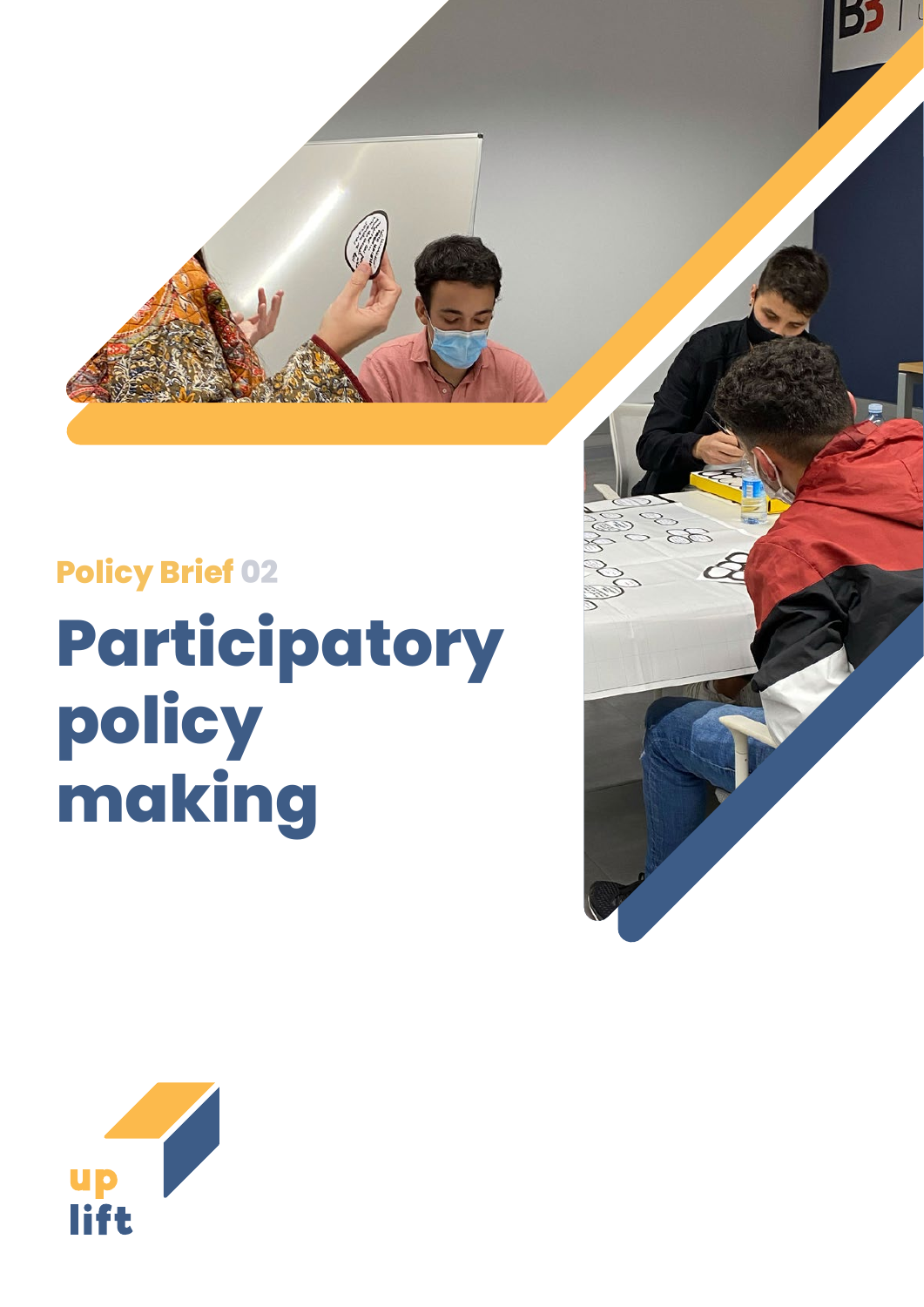# **Introduction**

In recent years there have been a decided shift towards more participative policy making processes; national governments and local authorities have been searching for new ways to involve citizens and other stakeholders in the development and implementation of policies. This is part of a wider paradigm shift, whereby experts and policy makers are no longer seen as the sole agents in the development of policies, but rather as just one of the many actors who contribute. Policy making in this new paradigm is dynamic and open-ended; it involves interactions between multiple actors and the pooling of resources (both public and private; material and intellectual).

However, implementing participatory processes is not an easy task – through this policy brief we aim to provide policy makers with some inspiring examples of participatory policy making based on the outcomes of the UPLIFT project. At the end of the report we will sum up some of the key takeaways.

#### **The UPLIFT project**

The UPLIFT project aims to understand the patterns and trends of inequality across Europe, focusing on young people (aged 15-29) in urban areas. Through a range of methods, the project seeks to understand how individuals experience and adapt to inequality, and  $-$  together with communities in four locations – aims to co-design a policy tool to involve young people in the creation, implementation and monitoring of policies seeking to reduce inequalities. The UPLIFT team is made up of 15 international partners including academic partners, independent research organisations, social workers, local municipalities and others.

The project uses existing data sets to understand the different factors contributing to socioeconomic inequality particularly in the domains of housing, education and employment in 16 different urban areas across Europe. These have been selected as research sites for their range in economic potential and redistributive environments. At eight of these sites the partners conduct further research, investigating individual experiences of inequality thorough interviews and workshops with both young people and adults. In a final four cities, Amsterdam, Barakaldo, Tallinn and Sfântu Gheorghe, the project explores policy co-creation. Together with the UPLIFT researchers, young people in each of these four areas design potential policy solutions to address their experiences of inequality. Through the reflexive policy making agenda, UPLIFT aims to develop a new, sustainable, participatory policy co-creation process, where young people are actively contributing to policies that directly influence their life chances.

#### **[READ MORE](https://www.uplift-youth.eu/)**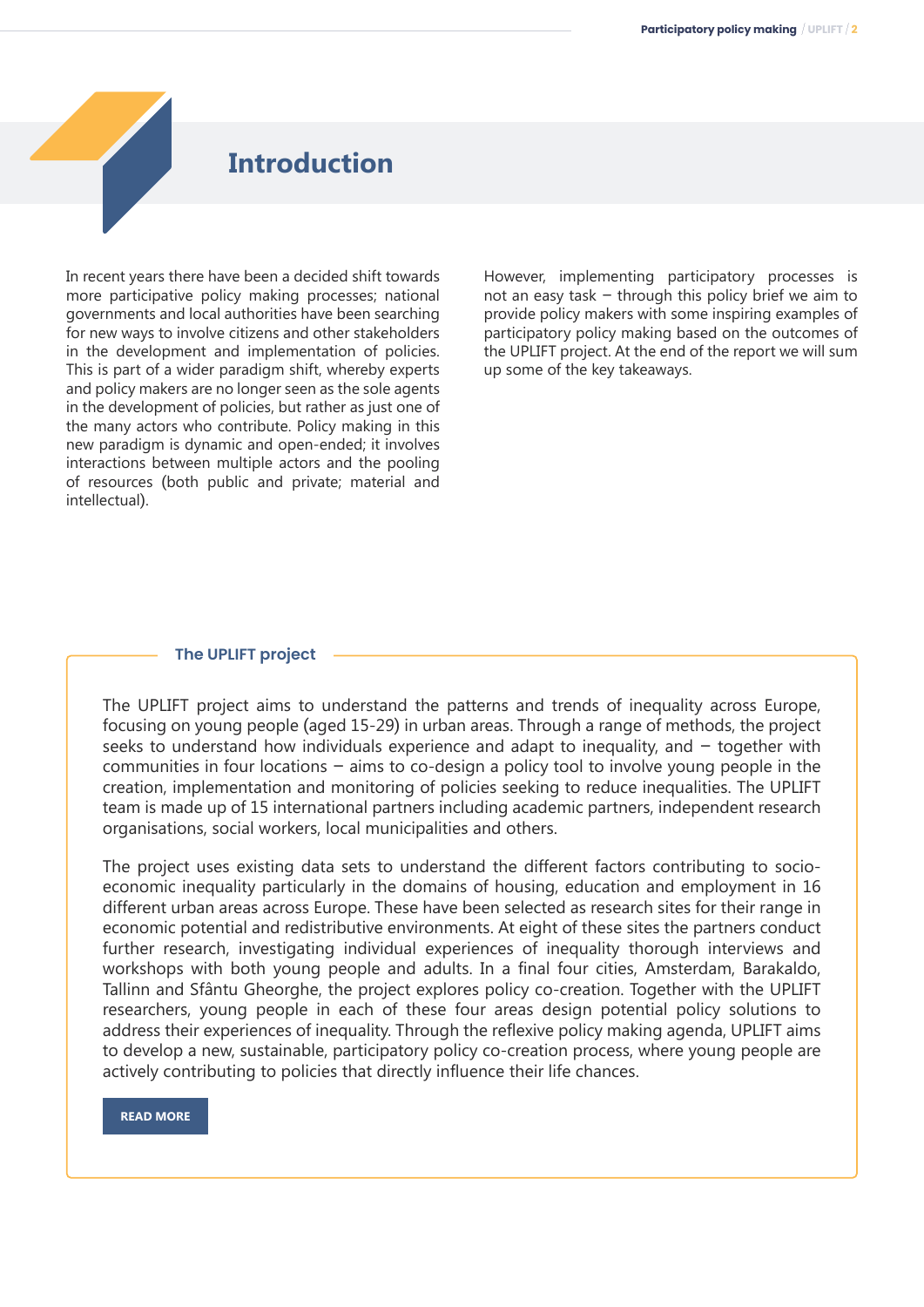# **Why participatory policy making?**

The past decade has been a period of polarisation and fragmentation in Europe with the financial crisis and rapid technological change widening socio-economic inequalities. Intergenerational inheritance of (dis)advantage

has become increasingly predictive of an individual's opportunity, and young people in particular have become the demographic age group most at risk of experiencing poverty in Europe.

### **At-risk-of-poverty rate (%) in the EU countries**



Source: SILC, ILC\_LI02, https://ec.europa.eu/eurostat/databrowser/view/ILC\_LI02\_\_custom\_2310331/default/table?lang=en

Youth unemployment has been a persistent challenge in many places despite the economic recovery of the last several years. However, even where unemployment poses less of a problem, young people are more likely than any other age group to be precariously employed

– meaning that they often have to accept part-time work without permanent contracts and struggle to find stable, long term employment that is suitable to their qualifications.



# **Youth unemployment rate in the EU countries by educational level**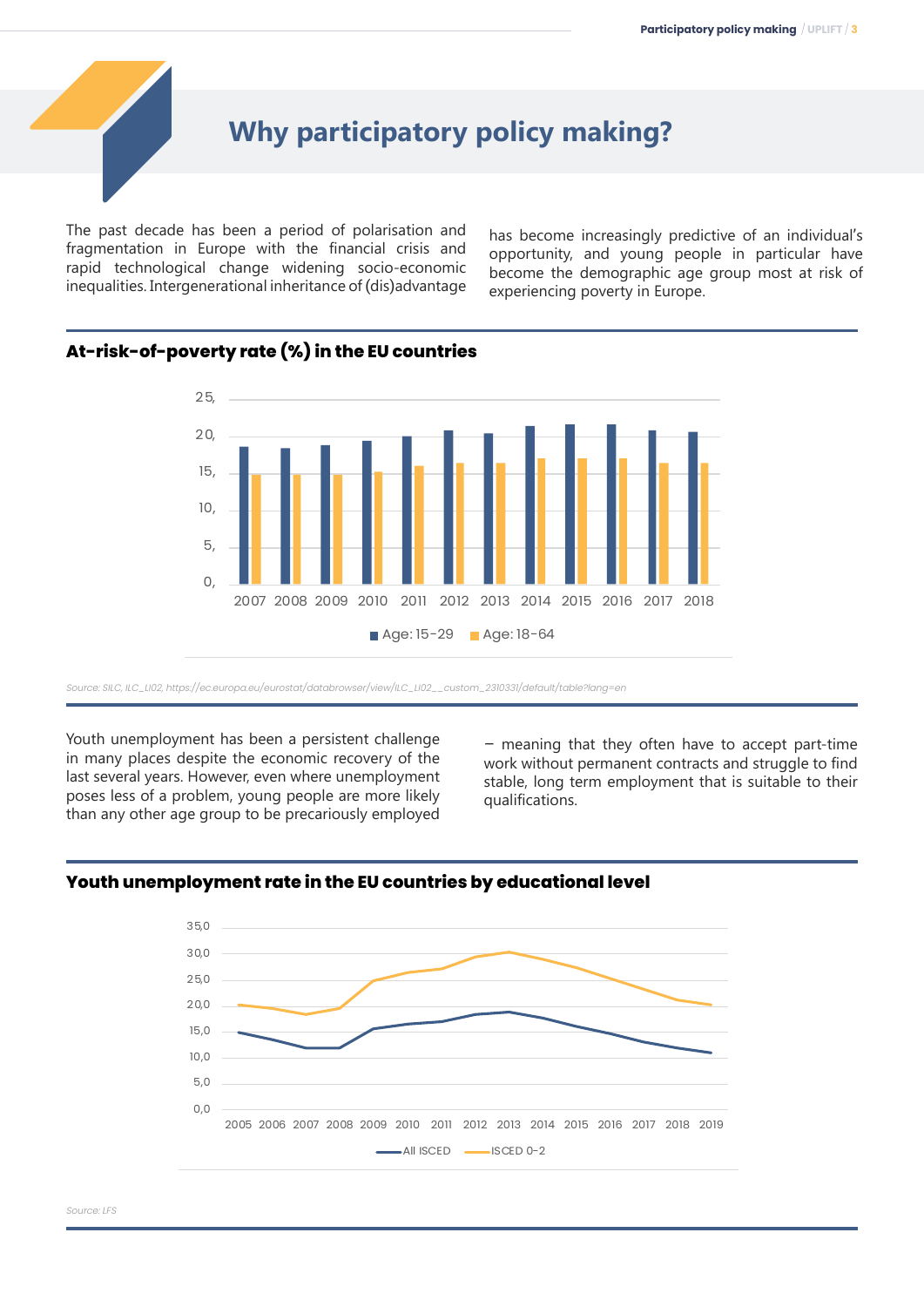For a lot of young people, difficulties in labour market integration translate to problems in accessing suitable housing. Particularly in urban areas, young people are faced with unaffordable housing costs, and thus are often forced to rely on their parents for financial support and remain longer in the family home. The vulnerability of young people on the labour and housing markets was highlighted by the COVID pandemic.

Especially since the financial crisis, there has been a trend of increasing cuts to public spending, which often led to increasingly restricted access to existing social services and benefits, amid pressures to increase the efficiency and effectiveness of policies and save money.

## **Share of young people living with their parents in the EU countries**



Source: SILC, ILC\_LVPS08; Eurostat, YTH\_DEMO\_030

At the same time, political disengagement has been growing, especially among the young, as evidenced by the rates of voter turnout and in polling.

# **Not at all interested in politics, 2018, OECD 25% 20% young people aged 15-2 9 overall population**  Source: https://www.oecd.org/gov/empowering-youth-across-the-oecd.pdf p 16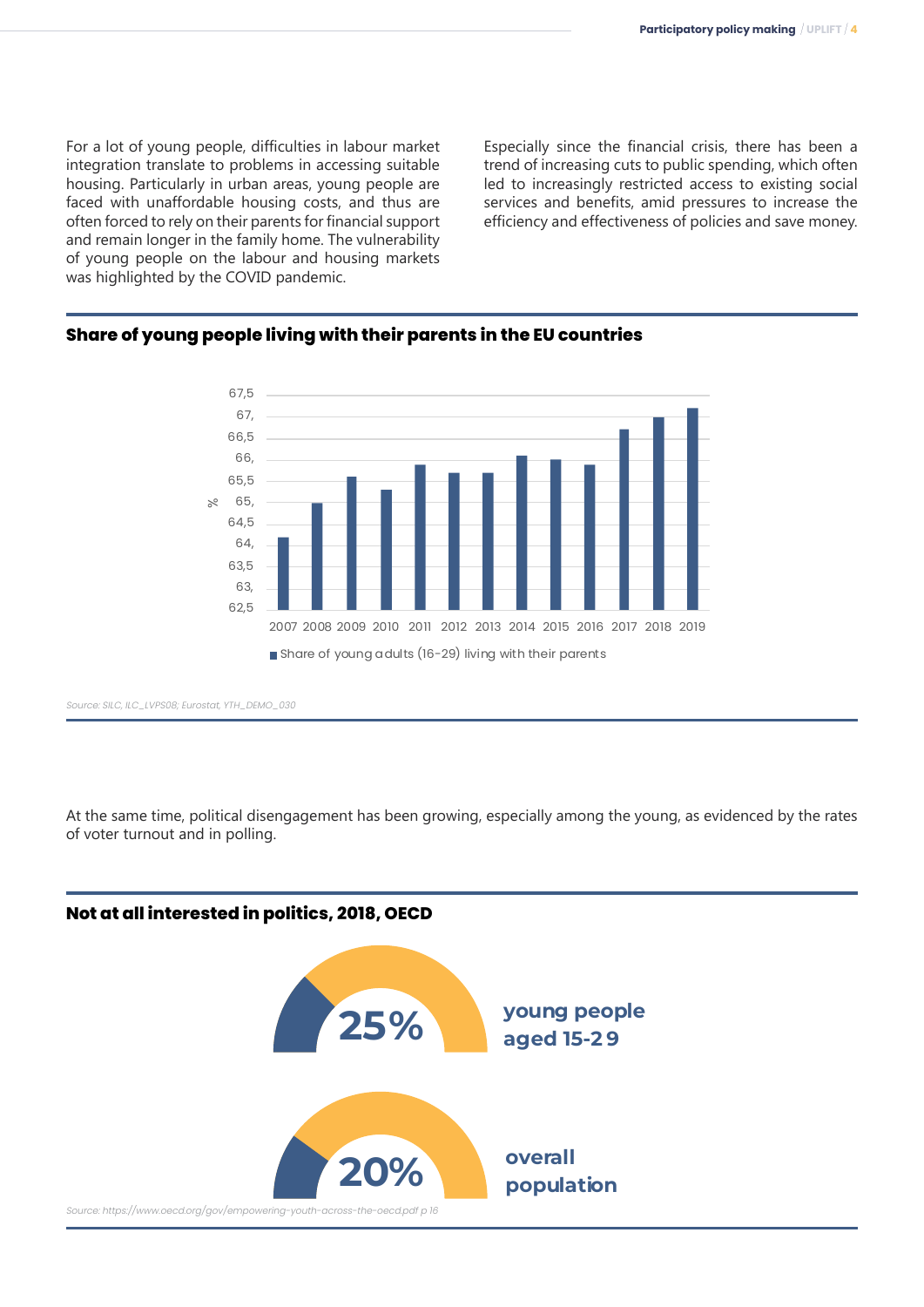

### **Did not vote in the last national elections, 2015, EU28**

Europewide, there have been growing calls for new types of policy- and decision-making processes which enable more direct citizen participation, both as a way to counter political disaffection and to increase the effectiveness of policies. Increased participation can enhance the policy making process by integrating the knowledge, lived experiences and ideas of different stakeholders and by fostering a sense of ownership and commitment towards solutions.

Participatory processes imply a paradigm shift, whereby coming up with and implementing solutions to complex problems is no longer the sole responsibility of experts or policy-makers, but rather becomes a more dynamic and open-ended process involving interactions between multiple actors and the pooling of resources (both public and private; material and intellectual).

#### **European cooperation in youth policy**

During the German EU presidency in 2020, the EU Youth Strategy was introduced with the long-term aim to synchronize youth policy principles across the European Union. The aim of the framework is to encourage national authorities to follow a common approach to policy making for young people. The strategy focuses on three core areas of action: fostering youth participation in democratic life (engage), supporting social and civic engagement (connect) and ensuring that all young people have the necessary resources to take part in society (empower). A key overarching theme of the strategy is the development of cross-sectoral youth policies and the involvement of young people in the policy making process.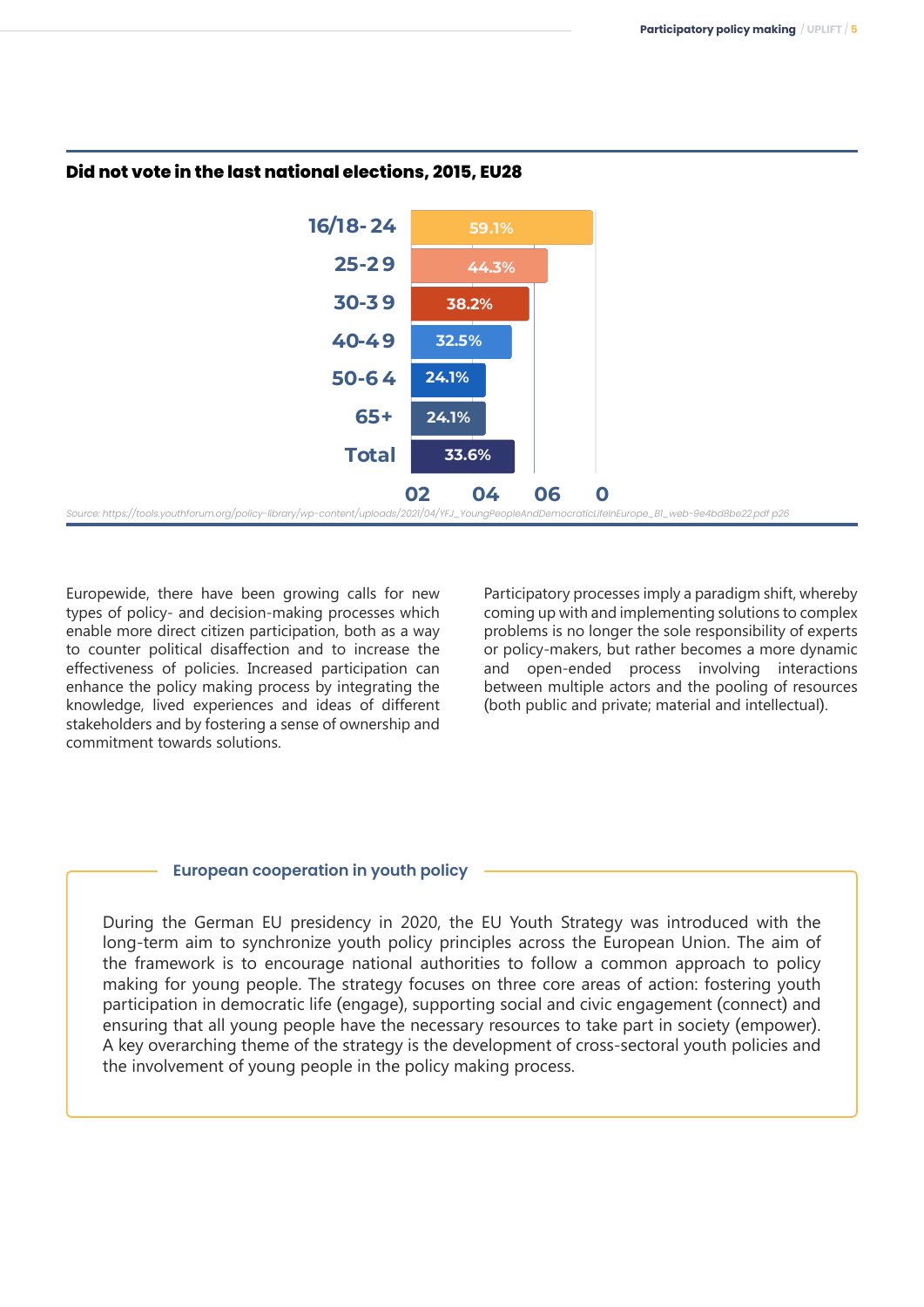# **What does participation mean in practice? The challenges of participation**

Recognising the virtues of participatory policy making does not solve the question as to how to implement it in practice.

- **•** There are different points in the policy making and delivery process at which participatory elements can be introduced; from the identification of priorities and problems to be addressed and the drafting of solutions to specifying, evaluating and implementing interventions.
- There are also variations in the extent and nature of participation, along with the particular type of input gained from the process. This can range from information sharing and consultation with regards to a previously elaborated plan, to deeper forms of cooperation such as collaboration, joint decisionmaking or the wholesale delegation of powers. These different levels of participation are not necessarily better or worse; they can be appropriate and useful in different situations. However, it is important to be clear at the get go what are the aims and expected outputs of the process, where exactly do decision-making powers rest and what are the questions under consideration. This needs to be transparently communicated throughout the process.
- **•** Meaningful involvement implies a shift in power relations and a reconfiguration of the relationships between citizens and other stakeholders and decision-makers, which is why fitting participatory processes into the existing institutional structures can be challenging. Rigid, hierarchical and bureaucratic institutions can struggle to accommodate new inputs and the relinquishing of control participatory processes require.
- By nature, participatory processes involve uncertainty and, by bringing differences in interests and opinions to light, carry the potential for conflict. Unchecked, such conflicts can actually encourage disengagement and increase distrust among different groups or towards decisionmakers. Participatory processes do not always lead to consensus. Fostering openness and trust among the various stakeholders often require mediation and longer periods of time.

• Meaningful involvement often requires specific skills on the part of participants  $-$  such as the ability to express opinions and make arguments. Different stakeholders might vary in their ability and willingness to engage. More vulnerable people tend to have difficulties in engaging and taking part in participatory processes but reaching these social groups can be especially challenging. This problem can be addressed through careful facilitation and good processes on the part of the initiator, in order to truly involve a multiplicity of voices and opinions – even those of the most vulnerable.

Creating meaningful participatory processes is not an easy task. In the next section, we turn to our UPLIFT innovative examples, which attempt to overcome the challenges listed above.

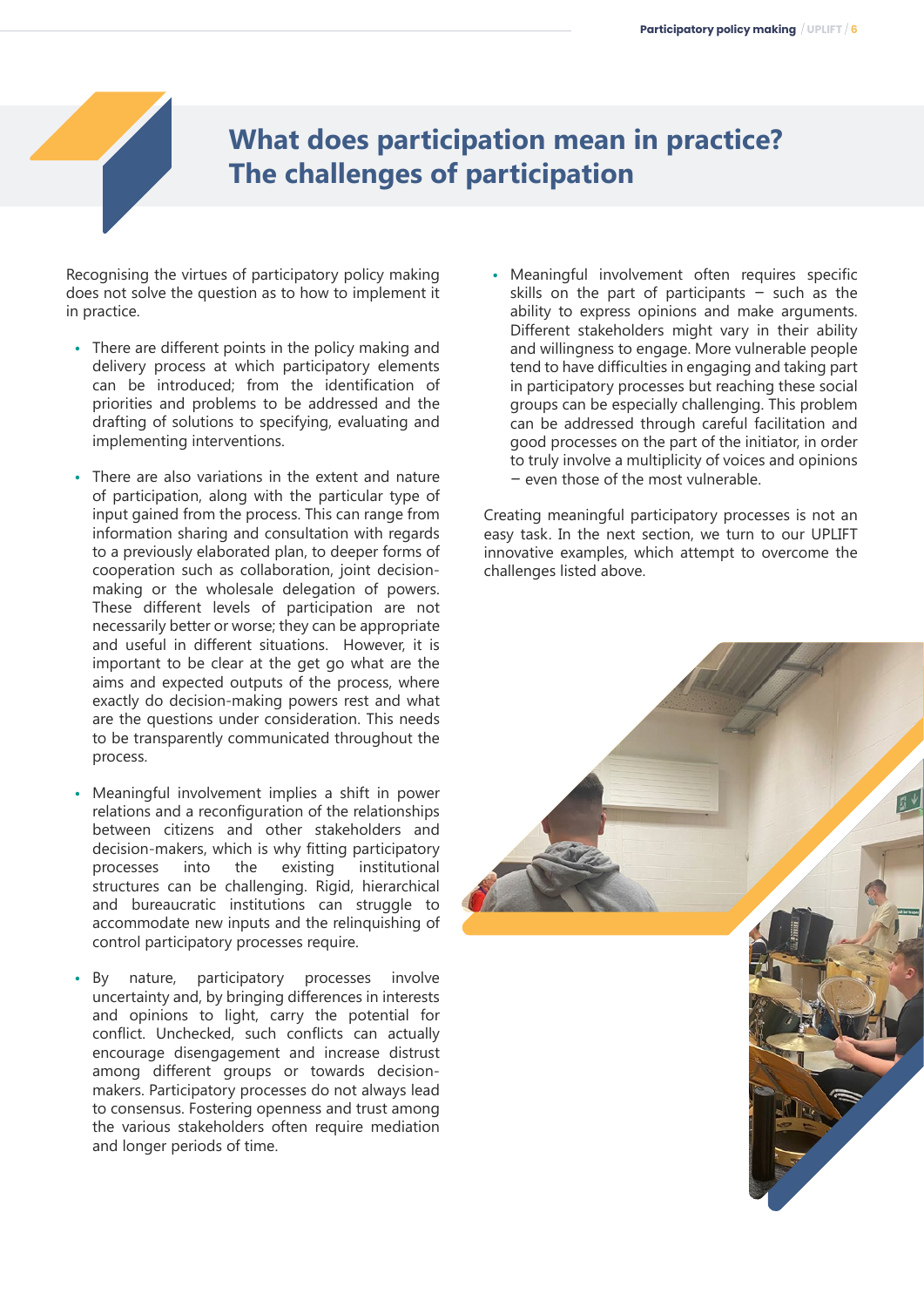

# **Innovative examples for participatory policy making**



#### **Big Local project**

Big Local is a highly innovative UK funding programme launched in the post-crisis era, funded by the National Lottery Community Fund. It is a unique place-based funding mechanism, in that it awards funding to localities on the basis that it can be spent over 10-15 years according to the communities' own plans and priorities and with almost no strings attached.

Developed specifically to be radically different from other funding programmes which have failed deliver meaningful change to many left behind areas in the country, Big Local ensures local control over funds through direct funding agreements with community members themselves. At the centre of the programme are the so-called Big Local partnerships. A group of at least 8 people (the majority of whom live in the Big Local area), the partnership is responsible for creating a shared vision and developing a credible Local Plan, as well as overseeing its delivery. Throughout the lifecourse of the programme, training, networking and light-touch on the ground support is available – however, the program does not expect partnerships to become formal organizations processing large numbers of invoices or capable of delivering services. In most places, the administering and accounting for the distribution of funding or the delivery of activities and services is typically done by another organization chosen by the Big Local partnership (so-called locally trusted organizations).

It is important to note that Big Local funding provides additional resources and cannot replace statutory government funding. This implies that Big Local is more geared towards the development of new types of services and activities, rather than the improvement of existing ones already provided by the local authority.

The Kingswood and Hazel Leys (KHL) ward of Corby became a Big Local area in 2012 – as one of 150 local areas to receive funding. Northamptonshire Community Foundation manages and distributes funding on behalf of the KHL Partnership. A key initiative in the KHL Big Local has been the Community Chest Fund, which offers grants of up to 5000 GBP for projects to improve the wellbeing of local residents. The Chest Fund is a rolling programme aimed at ensuring that the Big Local funding is spent in a way that reflects the ideas and priorities of the local community. Alongside several other activities, the community in KHL have decided to dedicate its Big Local funds towards various initiatives aimed at its young population.

**[READ MORE](https://localtrust.org.uk/big-local/
)**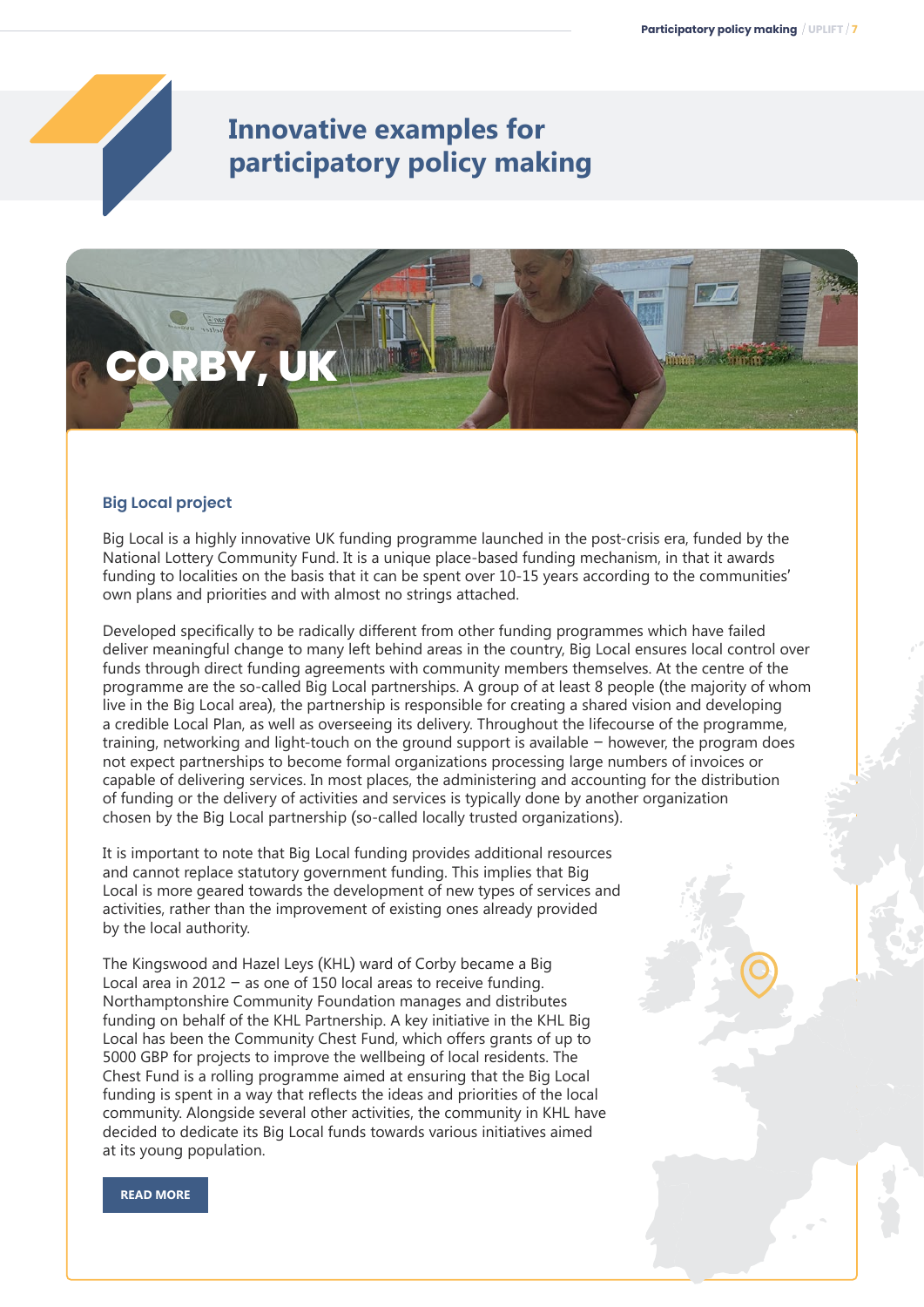# **SFÂNTU GHEORGHE, ROMANIA**

#### **UPLIFT co-creation process**

Sfântu Gheorghe is one of the four cities where the UPLIFT project explores policy co-creation in a period spanning two years. The aim is to develop new policies to improve the local education system in a dynamic process of cocreation involving multiple institutional actors and young people aged between 15 and 24 years. Through the co-creation process the partners hope to create new types of solutions as well as a sense of ownership, which shall provide a sound basis for successful implementation.

As the local facilitators of the process, Suppedito and GAL SEPSI has recognized that opening up a space and creating a framework for reciprocity between young people and the institutional actors requires time and careful facilitation. As such, a 2.5 year time slot in the 3.5 year project period includes a longer preparatory phase, even before the two distinct groups are brought together.

On the one hand, the young people involved in the project learned how to better express their opinions and formulate their needs through the development of personal skills. This was especially significant as the project specifically aims to include vulnerable or disadvantaged youngsters. On the other hand, the creation of trust and encouraging openness was even more of a challenge among the institutional groups – made up of representatives from such diverse organizations such as the local municipality, schools, regional employment and welfare offices, together with NGOs. Participating in the co-creation process required overcoming long standing institutional mechanisms and the skepticism regarding the possibilities for institutional change. Through multiple moderated discussions, both stakeholder groups (youngsters and the institutional actors) developed a shared problem map and identified the most important shared values.

The next phase of the project is the development of the reflexive policy agenda: elaborating a common and realistic policy solution document. At the point of the writing of this document, GAL SEPSI has just initiated this stage of the process. In this phase, the youngsters and the institutional group begin working together, sharing the problem maps they have elaborated on in the previous phase and begin to formulate solutions. In the third and fourth phase, the partners promote and then pilot the policy they have developed.

**[READ MORE](https://www.uplift-youth.eu/insights-reporting/official-deliverables)**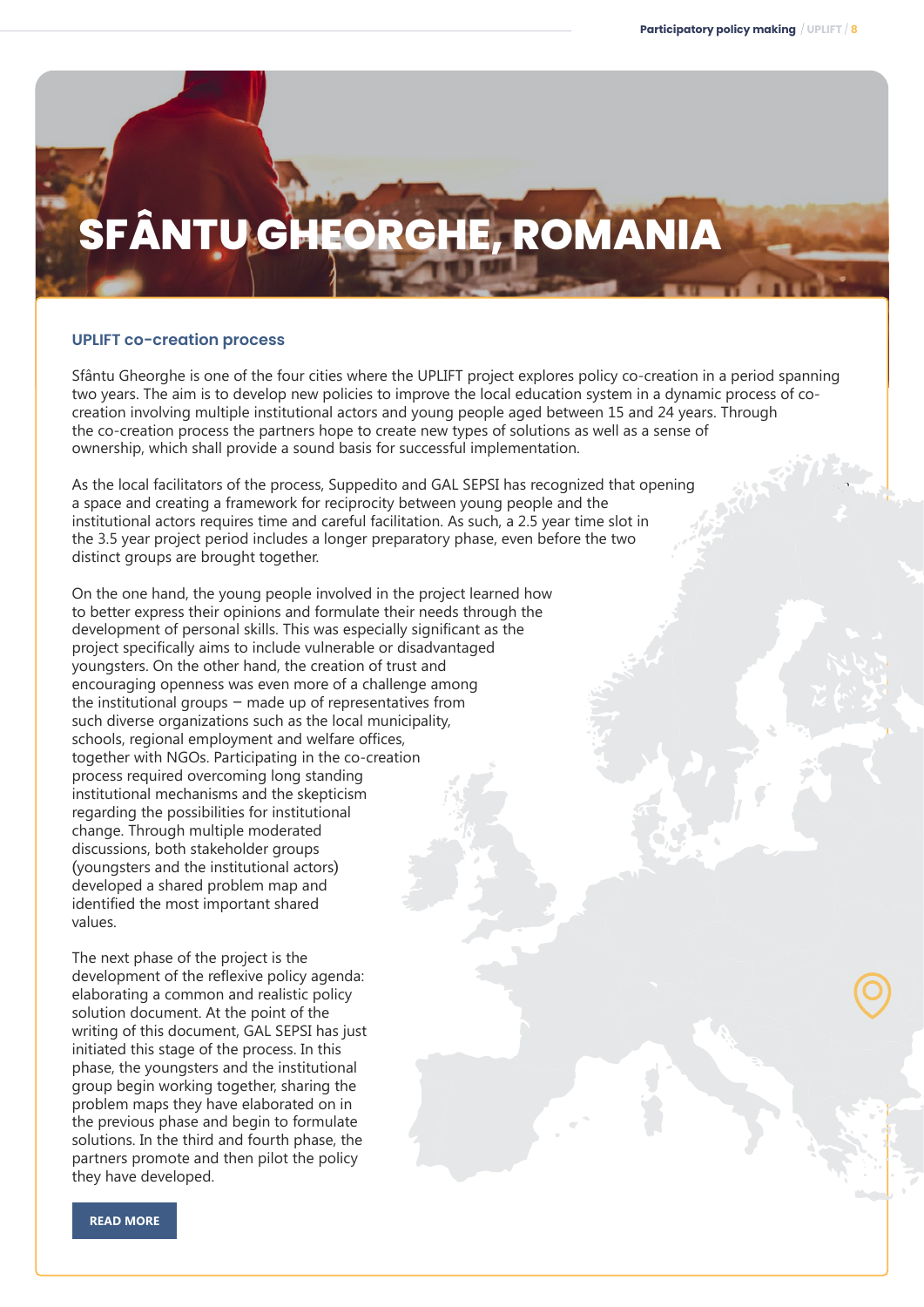# **Key takeaways**

The two examples in this policy brief function in different spatial scales (national vs town level) and the direct outputs are also different. Big Local as a funding mechanism focuses on specific investments and the development of new independent services and activities, while the co-creation process underway in Sfântu Gheorghe seeks to alter local policies together with the local authority. Yet these projects and many others not cited here share a number of features which suggest important takeaways with regards to participatory policy making.





Longer time spans. Much more than just a single consultation, both examples take place over several years and involve multiple distinct phases. Such an approach is more compatible with the more open-ended nature of participatory processes. It is also based on the recognition that meaningful participation often requires time to develop.

Trusting in the experiences and views of those affected by the problem. Participatory policies are often developed specifically to replace or challenge failed top-down policies. The inclusion of participants with lived experiences of the problem may enable the recognition of previously overlooked connections and needs.

Support mechanisms and increasing capabilities. Both of the projects above dedicate a significant amount of time and resources to training and support. The challenge is to strike the right balance in transferring key decision-making powers while not expecting participants to become experts or take over government roles. These initiatives specifically aim to create new new constellations of expert and local knowledge – so both community members and policymakers might need some guidance and benefit from new skills.

Community building as a key outcome of the process. Forging new or stronger connections among those involved is seen as a key knock on effect of the project. The recognition of shared values, interests and common stake in a project is hoped to create effects beyond the issue in question and create more resilient and proactive communities.